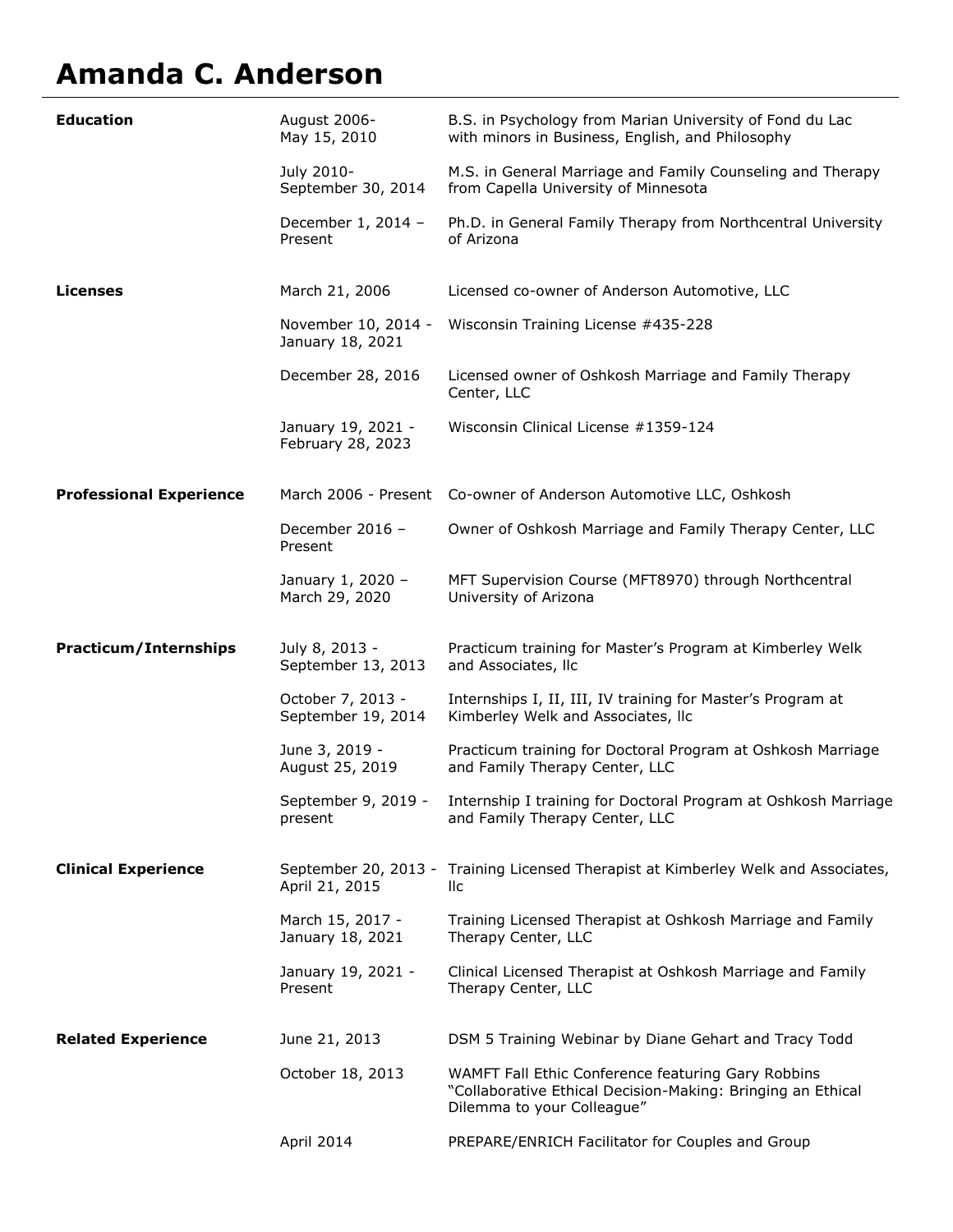| April 7, 2014       | WAMFT Spring Family Conference featuring Evan Imber-Black<br>"Will Talking Make It Worse? Creating Family Conversations in<br>the Context of Chronic & Life-Shortening Illness"      |
|---------------------|--------------------------------------------------------------------------------------------------------------------------------------------------------------------------------------|
| June 27, 2014       | WAMFT Summer Couples Conference featuring Joshua Lipps &<br>Jason Nicol "Triggered: Utilizing PET-C and Interpersonal<br>Neurobiology to Enhance Couples Therapy Interventions"      |
| October 16-19, 2014 | <b>AAMFT National Conference:</b><br>Integrating Neuroscience and Family Systems in Anxiety -<br>Glenn Veenstra                                                                      |
|                     | Understanding and Motivating Gen Ys - Karyn Gordon                                                                                                                                   |
|                     | SFBT with Adult LGBTQ Populations - Marc Coulter & Thorana<br><b>Nelson</b>                                                                                                          |
|                     | Co-Creating Compelling Future Realities with High-<br>Risk Adolescents - Matthew Selekman                                                                                            |
|                     | Steve de Shazer and Insoo Kim Berg: Storied Reflections<br>About Genuine Pioneers - Michael Durrant & Michele Weiner-<br>Davis                                                       |
|                     | Milton Erickson's Influence on Marriage and Family Therapy -<br>Dale Bertram, Michael Rankin & John Lent                                                                             |
|                     | Defining Sex-Positivity for Your Practice and Your Clients -<br>Ruth Neustifter, Lisa Powell & Maria Tetro                                                                           |
|                     | Dyadic Developmental Psychotherapy for Therapeutic<br>Parenting - Amber LeFevour                                                                                                     |
| November 21, 2014   | WAMFT Fall Ethics Conference featuring Mark Hirschmann<br>"Confidentiality in the Digital Age: Maintaining the Boundaries<br>of Professional Information"                            |
| April 19-20, 2015   | <b>WAMFT Spring Family Conference:</b><br><b>Student Presentations Workshop</b><br>National Exam Prep Workshop<br>"Creative Family Therapy Techniques" featuring Liana<br>Lowenstien |
| March 18, 2017      | WAMFT Spring Conference featuring Dr. Dana Stone<br>"Meaningfully Engaging Multiracial Individuals, Couples, and<br>Families in Therapy - Brief Workshop Overview"                   |
| April 25, 2018      | <b>WAMFT Spring Conference:</b><br>"Emerging Family Dynamics in Sudden Deaths vs. Longer<br>Dying Process Trajectories" - (Breakout Session) Jo Ann Brown                            |
|                     | "High Conflict Families and Your Day in Court" - (Keynote)<br>Dr. David Martindale                                                                                                   |
| September 22, 2018  | 2018 WAMFT Summer Ethics Webinar featuring Dale E.<br>Bertram "Principles of Marriage and Family Therapy Ethics"                                                                     |
| March 9, 2019       | 2019 WAMFT March Webinar: Working with Video Gamers &<br>Games in Therapy: Part 1 featuring Dr. Anthony Bean                                                                         |
| March 10, 2019      | 2019 WAMFT March Webinar: Working with Video Gamers &<br>Games in Therapy: Part 2 featuring Dr. Anthony Bean                                                                         |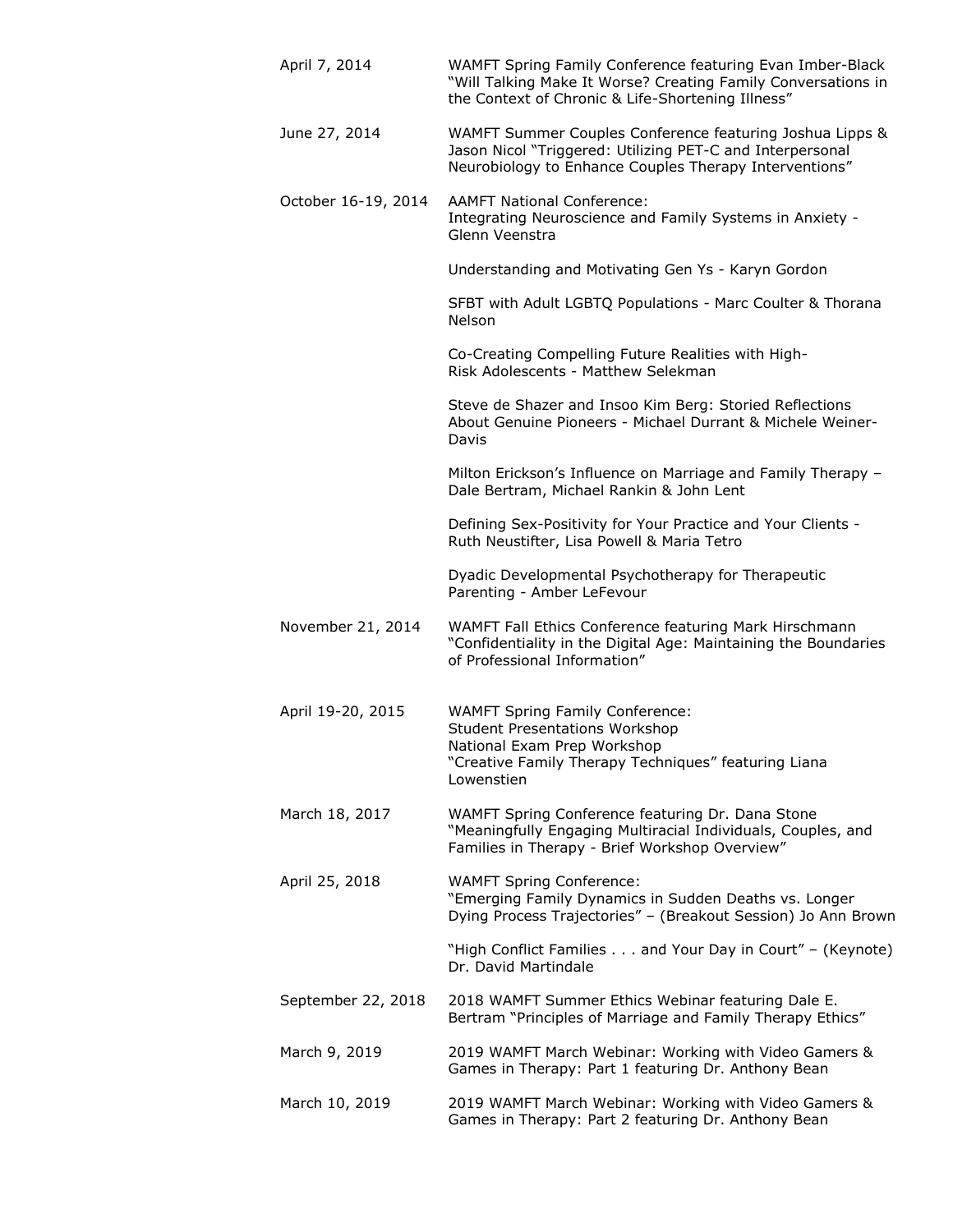| July 19, 2019                    | 2019 WAMFT July Webinar: Evidence-Based Clinical Practice:<br>The Five Core Skills: Part 1 featuring Dr. Lee Williams                                                               |
|----------------------------------|-------------------------------------------------------------------------------------------------------------------------------------------------------------------------------------|
| July 26, 2019                    | 2019 WAMFT July Webinar: Evidence-Based Clinical Practice:<br>The Five Core Skills: Part 2 featuring Dr. Lee Williams                                                               |
| August 23-25, 2019               | <b>EMDR Weekend 1 Training</b>                                                                                                                                                      |
| October 19, 2019                 | 2019 WAMFT October Conference<br>"Art and Science in Action: High Impact Couples Therapy Using<br>the Developmental Model" - (Keynote) Martha Kauppi                                |
|                                  | "Models and Today's Systemic Practice" - (Breakout) Deb<br>Polacek                                                                                                                  |
|                                  | "The Healing Power Of Experiential Theory" - (Breakout) Judie<br>Warren & Barbara Frohn                                                                                             |
| March 7, 2020                    | "Online Therapy: The Essential Elements" - Shelly Smith                                                                                                                             |
| March 19, 2020                   | "Online supervision: What you should know" - Rachel<br>McCrickard                                                                                                                   |
| April 30, 2020                   | "Transitioning to Telehealth: Setting Your Practice Up for Long<br>Term Success" - Sam Chlebowski of Brighter Vision                                                                |
| April 30, 2020                   | "Building Connections for Strategic Governance: A<br>Collaborative Networking Approach" - Rebecca Cobb & Tess<br>Wiggins Goodfellow                                                 |
| April 30, 2020                   | "Preparing for Leadership Roles on Regulatory Boards" -<br>Richard Long & Steve Livingston                                                                                          |
| May 1, 2020                      | "The Accidental Leader" - Christie Eppler                                                                                                                                           |
| May 1, 2020                      | "The Culturally Conscious Leader: - Christie Eppler & Jeanette<br>Rodriguez                                                                                                         |
| May 2, 2020                      | "The Feminization of Leadership? Opportunities for Women in<br>Leadership in 2017" - Linda Schwallie                                                                                |
| May 2, 2020                      | "From Therapist to Association Leader: An Isomorphic<br>Process?" - Silvia Kaminsky                                                                                                 |
| July 11, 2020 &<br>July 12, 2020 | 2020 WAMFT July Ethics Webinar<br>"Exploring Experiences of Diversity and Multiculturalism in the<br>Therapeutic Process: Clinical and Ethical Considerations" -<br>Jennifer Torres |
| September 19, 2020               | September 18, 2020 & 2020 WAMFT September Virtual Conference<br>"Emotional and Binge Eating, Chronic Dieting, and Shame:<br>What Clinicians Need Know" - (Keynote) Judith Matz      |
|                                  | "State to Trait, Mindfulness and Self-Care" - Sheri Austin<br>(Workshop)                                                                                                            |
|                                  | "Food Fight: Eating Disorders and Adolescents" - Hilmar<br>Wagner (Breakout)                                                                                                        |
|                                  | "Nurturing a Positive Relationship with Food in Families to<br>Support Eating Disorder Prevention and Recovery" - Becky<br>Schmechel & Jessica Herrimann (Breakout)                 |
|                                  | "Facilitating Family Involvement in Eating Disorder Recovery" -<br>Brenda Velissaris & Emily O'Connor (Breakout)                                                                    |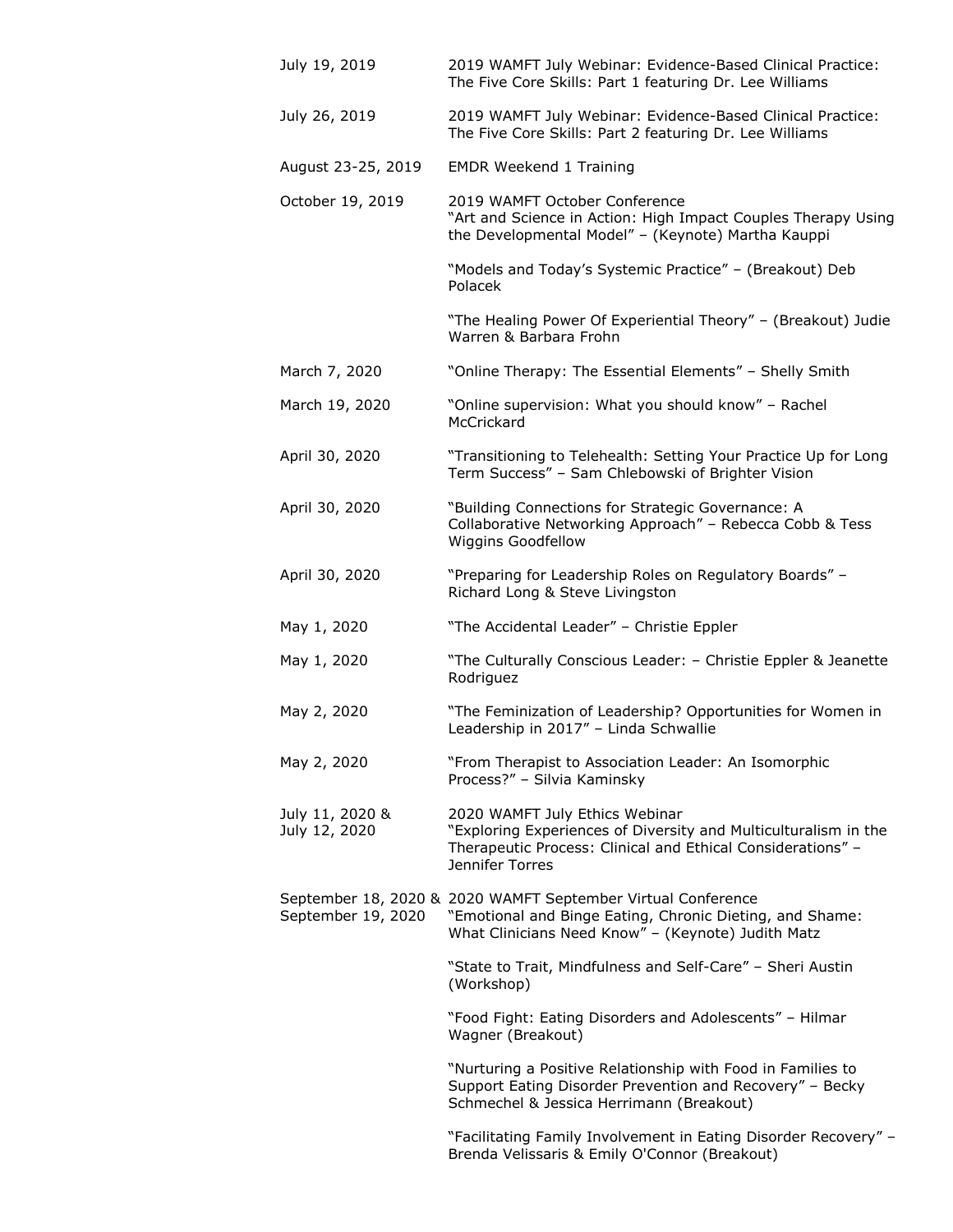|                                          | "Building Stress Resilience" - Dr. Donna Rifken (Workshop)                                                                                                                                           |
|------------------------------------------|------------------------------------------------------------------------------------------------------------------------------------------------------------------------------------------------------|
| October 19, 2020 -<br>October 21, 2020   | <b>WI-AIMH Virtual Conference</b><br>"Every Child: Holding Stories of Inequity from a<br>Compassionate Lens" - (Keynote) Barbara Stroud                                                              |
|                                          | "Strengths of Black Families in Foster Care" - Jacquelyn Hunt<br>"The Gifts and Burdens of Being Fully Present and Bearing<br>Witness" - Carol Noddings Eichinger (Breakout)                         |
|                                          | ""Lived Experience Leadership: Where to Begin-A Panel<br>Discussion" - Andrea Turtenwald, Rachel Swicky, & Jane<br>Stueber (Breakout)                                                                |
|                                          | "The Power of Presence: Attuning to Our Own Self-Regulation<br>Skills in Order to Help Children" - Sarah Peters (Breakout)                                                                           |
|                                          | "How to Effectively Help Black Families to Center in Infant<br>Mental Health Work" - Kisha Shanks (Breakout)                                                                                         |
|                                          | "Rebuilding Trust Between Black Moms and Health Care<br>Systems" - Jasmine Zapata (Breakout)                                                                                                         |
|                                          | "State-Level Efforts to Support Young Children, Families,<br>Professionals, and Communities to Heal and Thrive as Our<br>State Recovers from COVID-19" - Carrie Finkbiner & Kim<br>Eithun (Breakout) |
|                                          | "Overcome: What it Took for Me and What it Takes for Us" -<br>Charisse Johnson (Breakout)                                                                                                            |
| October 23, 2020                         | "Use of Telemedicine & Evaluating Strategies to Bridge the Gap<br>in Medical & Psychotherapy Care of Sexual Health Issues" - Dr.<br>Hajira Yasmin (Breakout)                                         |
|                                          | "Sexual Health Over the Lifespan for Therapists & Educators" -<br>Martha Kauppi & Ellen Barnard (Breakout)                                                                                           |
|                                          | "Treating' Low Desire/Frequency by Promoting Optimal Erotic<br>Intimacy" - Dr. Peggy Kleinplatz (Breakout)                                                                                           |
|                                          | "Ethical Considerations in Working with Out of Control Digital<br>and Sexual Behaviors: Centering Treatment on Health" - Dr.<br>Markie Twist (Breakout)                                              |
| November 12, 2020 -<br>November 13, 2020 | "The State of Systemic Family Therapy and the World" -<br>(Keynote) AAMFT Leadership Panel                                                                                                           |
|                                          | "MFT's for Systemic Change: A Call to Action" - Shacoya<br>Graham (Breakout)                                                                                                                         |
|                                          | "Beyond Borders: Reunifying Families in Family Therapy" -<br>Ashley Landers, Jessica Simpson, Noah Gagner, Brittany<br>Robinson (Breakout)                                                           |
|                                          | "Creating New Pathways for Social Justice from the<br>Experiences of Couple/Marriage and Family Therapists of<br>Color" - Kara Erolin & Elizabeth Wieling (Breakout)                                 |
|                                          | "A Common Struggle: A Personal Journey through the Past and<br>Future of Mental Illness and Addiction" - (Keynote) Patrick<br>Kennedy                                                                |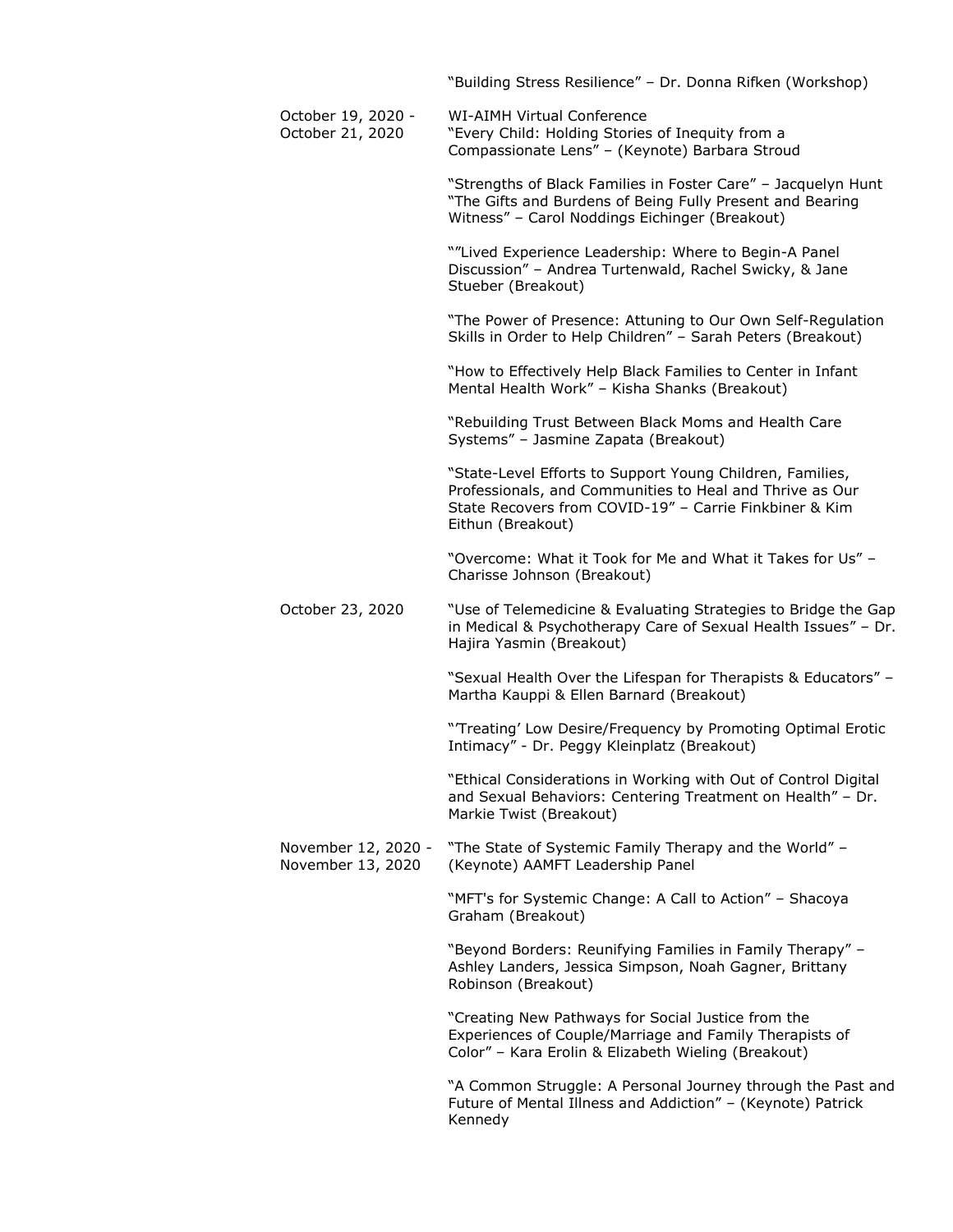|                              |                                 | "Racial Socialization in Black Families and Clinical Implications"<br>- Leslie Anderson, Margaret Caughy, & Margaret Owen<br>(Breakout)                                                                                                                                                                                                                                                                                                                                                                                                                                                                                                                                                                                                                                                            |
|------------------------------|---------------------------------|----------------------------------------------------------------------------------------------------------------------------------------------------------------------------------------------------------------------------------------------------------------------------------------------------------------------------------------------------------------------------------------------------------------------------------------------------------------------------------------------------------------------------------------------------------------------------------------------------------------------------------------------------------------------------------------------------------------------------------------------------------------------------------------------------|
|                              |                                 | "Common Factors of Couple Recovery from Problematic<br>Pornography Use" - Travis Spencer, Alex Theobald, & Ryan<br>Seedall (Breakout)                                                                                                                                                                                                                                                                                                                                                                                                                                                                                                                                                                                                                                                              |
|                              |                                 | "Helping Family Therapists work Ethically with LGBTQ Clients"<br>- Ashley Walsdorf, Hoa Nguyen, Christi McGeorge, Katelyn<br>Coburn, & Kristen Benson (Breakout)                                                                                                                                                                                                                                                                                                                                                                                                                                                                                                                                                                                                                                   |
|                              | December 14, 2020               | "Utilizing Tele-mental Health to Conduct Effective Clinical<br>Practice" - Dr. Blake Berryhill                                                                                                                                                                                                                                                                                                                                                                                                                                                                                                                                                                                                                                                                                                     |
|                              | March 27, 2021                  | "Supporting Transgender Clients Navigate Transition<br>Processes" - Dr. Alex Iantaffi                                                                                                                                                                                                                                                                                                                                                                                                                                                                                                                                                                                                                                                                                                              |
|                              | April 24, 2021                  | "Ethical Thinking and Telehealth" - Lindsey Marsh                                                                                                                                                                                                                                                                                                                                                                                                                                                                                                                                                                                                                                                                                                                                                  |
|                              | July 24 & 31, 2021              | "The Historical System of Psychotherapy" - Lindsey Marsh                                                                                                                                                                                                                                                                                                                                                                                                                                                                                                                                                                                                                                                                                                                                           |
|                              | February 26, 2022               | "Increasing Your Clinical Ability to Better Meet the Needs of<br>Families Engaged in the Child Welfare System" - Dr. Asha<br>Sutton                                                                                                                                                                                                                                                                                                                                                                                                                                                                                                                                                                                                                                                                |
|                              | April 16, 2022                  | "5 Financial Divorce Myths" - Rhonda Noordyk                                                                                                                                                                                                                                                                                                                                                                                                                                                                                                                                                                                                                                                                                                                                                       |
| <b>Community Involvement</b> | providing homemade snacks       | From May 2012 to August 2019, Anderson Automotive has sponsored youth softball<br>teams in the summer as well as attending all the games, cheering on our players, and                                                                                                                                                                                                                                                                                                                                                                                                                                                                                                                                                                                                                             |
| Volunteerism                 | July 2014 - August              | WAMFT Conference Committee Member: help organize the<br>2017 volunteers, work with our keynote speaker, aid in<br>planning presenters and what AV needs they might have, and<br>coordinating information with other committee and board<br>members                                                                                                                                                                                                                                                                                                                                                                                                                                                                                                                                                 |
|                              | August 2017 - April<br>2018     | WAMFT Interim Conference Chair: organize conferences,<br>sponsors, advertisers, and tasks for committee members                                                                                                                                                                                                                                                                                                                                                                                                                                                                                                                                                                                                                                                                                    |
|                              | April 2018 - January<br>1, 2020 | WAMFT Geographic Interest Network Educational<br>Subcommittee Chair: organize conferences, webinars,<br>sponsors, advertisers, relationships between other<br>organizations, website design, documentation for speakers,<br>hotels, etc.                                                                                                                                                                                                                                                                                                                                                                                                                                                                                                                                                           |
|                              | October 2019 -<br>present       | WAMFT Alternate on the Wisconsin Council on Mental Health<br>Legislative & Policy Committee                                                                                                                                                                                                                                                                                                                                                                                                                                                                                                                                                                                                                                                                                                        |
|                              | January 1, 2020                 | WAMFT Geographic Interest Network Chair-Elect: Contact<br>between Leadership Team and Educational Subcommittee,<br>submits what subcommittee members have decided to do to<br>Leadership for final approval. Alternate for the Wisconsin<br>Council on Mental Health Meeting of the Legislative and Policy<br>Committee. Assist Chair in executing tasks for WAMFT. Assist<br>Subcommittee in working within an annual budget that is<br>provided and approved by the WAMFT Leadership Committee.<br>Respond to emails from membership. Write articles for the<br>newsletter on the subcommittee members and openings within<br>the subcommittee. Attend GIN meetings and monthly<br>Educational Subcommittee meetings. Create GIN and all<br>subcommittee (networking, educational, and advocacy) |